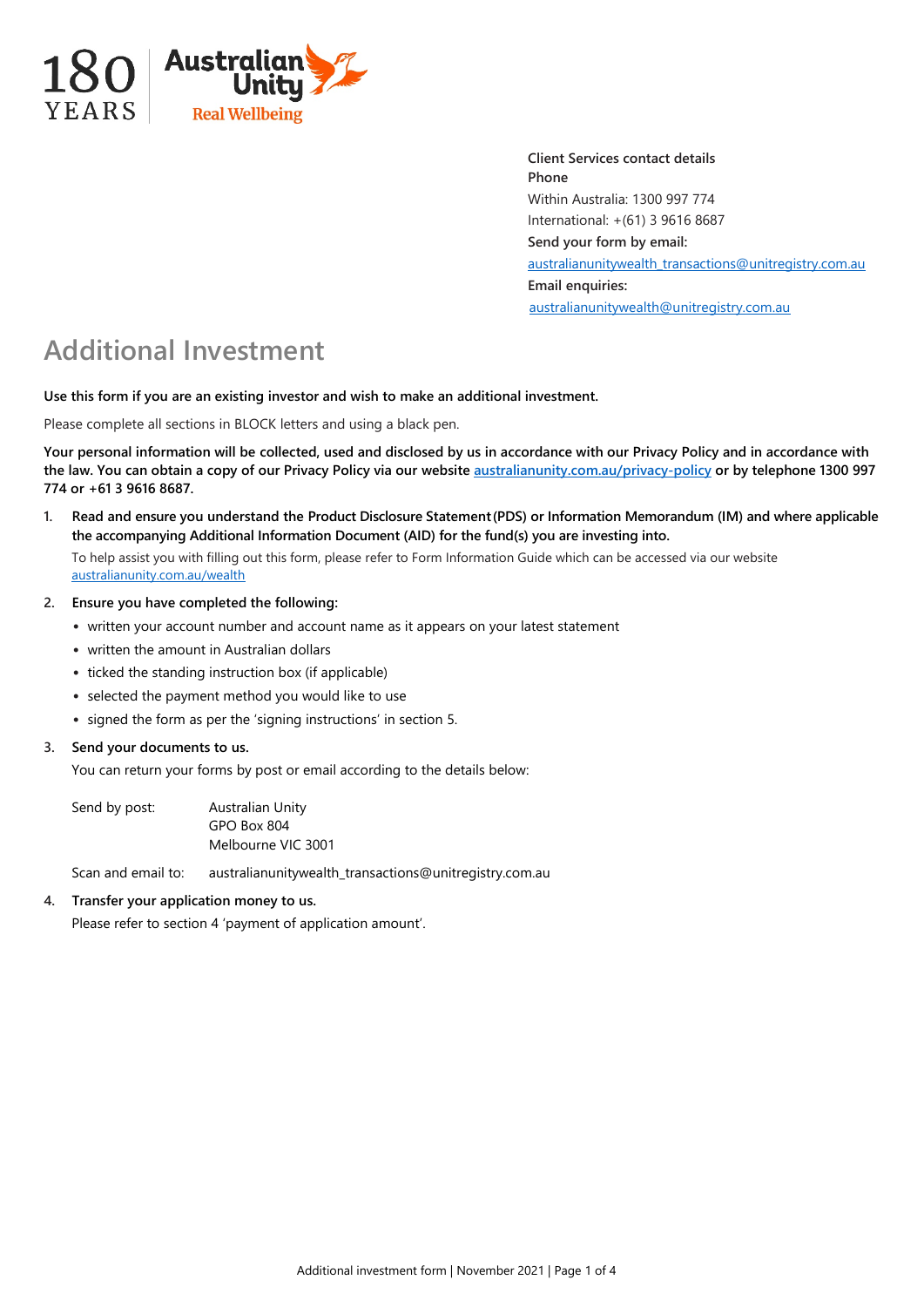| 1. Investor Details |              |
|---------------------|--------------|
| Account number      | Account name |

## **2. Investment Details**

Please specify the amount(s) you wish to invest. Please refer to your fund PDS or IM to ensure you meet the minimum additional investment amount.

If you are an existing unit holder in the fund for which you are applying, the distribution choice below will override any pre-existing election. If you have not previously provided your bank account information, please complete a Change of Details form which you can find at www.australianunity.com.au/wealth/changeofdetails

If you do not make an election and have not made one before, distributions will be reinvested.

| <b>APIR CODE</b><br><b>FUND NAME</b>                  |           | <b>MINIMUM</b><br><b>ADDITIONAL</b> | <b>INVESTMENT</b> | <b>DISTRIBUTION OPTION</b><br>(indicate preference with an X) |                 |
|-------------------------------------------------------|-----------|-------------------------------------|-------------------|---------------------------------------------------------------|-----------------|
|                                                       |           | <b>INVESTMENT</b><br><b>AMOUNT</b>  | <b>AMOUNT</b>     | Pay to my<br>bank a/c                                         | <b>Reinvest</b> |
| Australian Unity Diversified Property Fund - Ordinary | YOC0018AU | AUD \$1,000                         | AUD \$            |                                                               |                 |
| Australian Unity Property Income Fund - Wholesale     | YOC0100AU | AUD \$1,000                         | AUD \$            |                                                               |                 |

#### **3. Other Instructions**

If you wish to change your other instructions (such as your reporting preferences, Financial Adviser information, or contact details), please complete the relevant form, available from [australianunity.com.au/wealth](https://www.australianunity.com.au/wealth)

## **4. Payment of Application Amount**

**Please read this section very carefully and follow the payment instructions for the fund you are investing in. Please ensure you deposit funds into the correct account.** 

Please select your payment method and complete the relevant section if applicable. All payments must be made in AUD.



BPAY®

**EFT**

| <b>Property Funds:</b>                                                                                     | EFT payment details:                                                                    |
|------------------------------------------------------------------------------------------------------------|-----------------------------------------------------------------------------------------|
| Australian Unity Diversified Property Fund - Ordinary<br>Australian Unity Property Income Fund - Wholesale | Account name: OFS ARF Australian Unity Property Ltd<br><b>Application Trust Account</b> |
|                                                                                                            | BSB: 083-001                                                                            |
|                                                                                                            | Account number: 898586895                                                               |
|                                                                                                            | Your reference: [please use the name of the investor]                                   |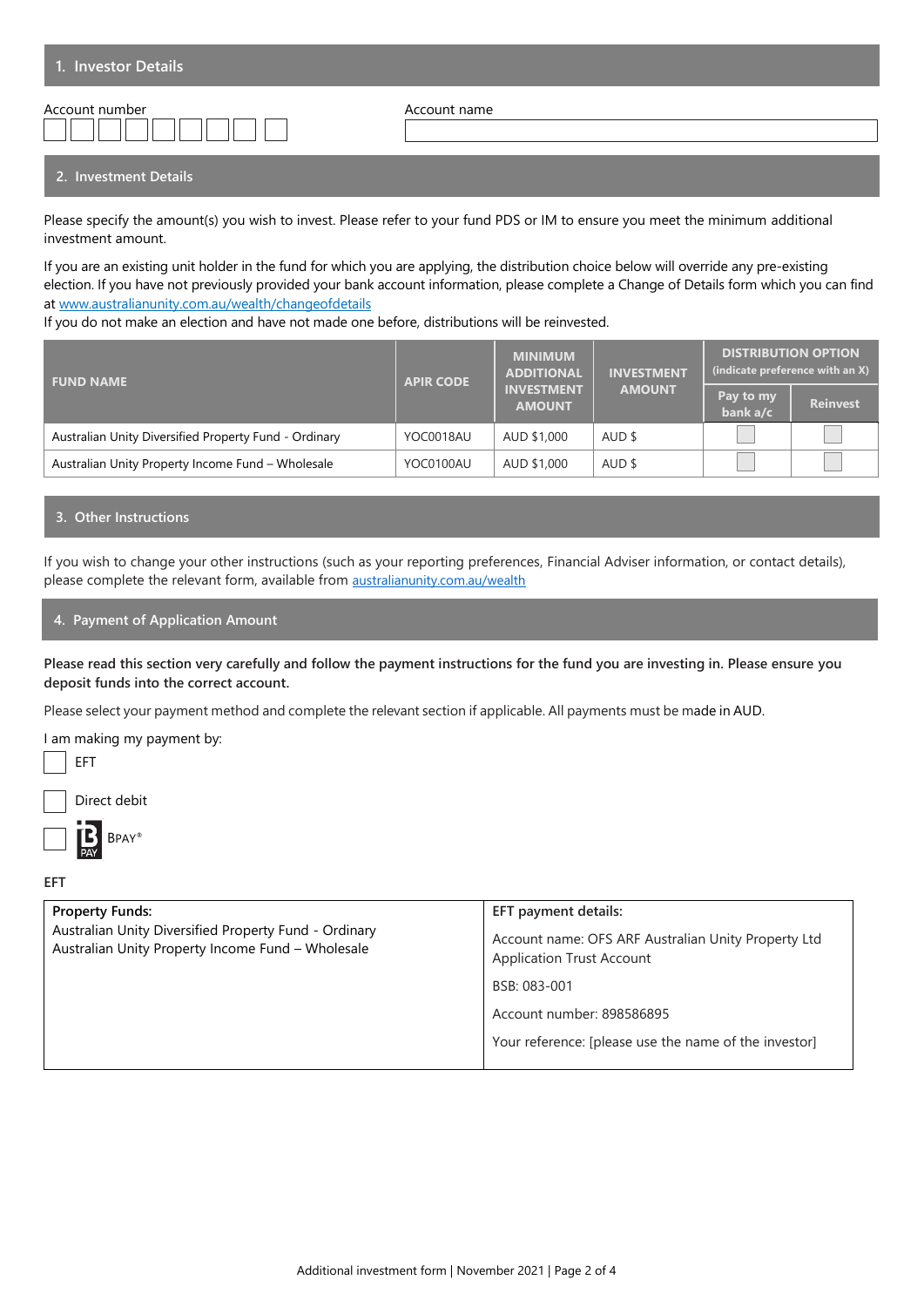#### **Direct debit authority – Australian bank accounts only**

You can allow us to deduct your application amount directly from your nominated financial institution account by completing the direct debit authority below. This debit will be made through the Bulk Electronic Clearing System (BECS) from your account held at the financial institution you have nominated below.

By completing and signing this section, you have understood and agreed to the terms and conditions governing the debit arrangements between you and Onevue Fund Services Pty Ltd As Agent For Australian Unity Property Limited, as set out in this Request and in your Direct Debit Request Service Agreement, a copy of which is [available at](http://www.onevue.com.au/) 

[https://cms2.onevue.com.au/index.php/download\\_file/4180/](http://www.onevue.com.au/)

Financial institution name

Branch name

I/We request and authorise Onevue Fund Services Pty Ltd As Agent For Australian Unity Property Limited ABN 58079 538499 (User ID 628110) to arrange, through its own financial institution, a debit to the nominated account as deemed payable by OneVue.

Signature of primary bank account holder

Please print full name

Date (DD/MM/YYYY)  $/$   $/$ 

Signature of joint bank account holder (if applicable)

Please print full name

Date (DD/MM/YYYY)

 $/$   $/$ 

| <b>BSB</b> number | Account number |
|-------------------|----------------|
|                   |                |

# Account name (no third party accounts)

**BPAY – telephone and internet banking**

**If paying by** BPAY**, you do not need to send this application form to us.**

You can make your payment using telephone or internet banking.

You will need to quote the biller code and your reference number when making your payment.

| <b>Fund</b>                                              | <b>BPay Details</b>                                                        |  |
|----------------------------------------------------------|----------------------------------------------------------------------------|--|
| Australian Unity Diversified Property<br>Fund - Ordinary | Biller code 358382<br><b>PAY Reference number [Your Account Number]</b>    |  |
| Australian Unity Property Income Fund<br>– Wholesale     | Biller code 358416<br>Reference number [Your Account Number]<br><b>PAY</b> |  |

Please note, if you are investing in more than one Fund, you will need to make separate payments for each applicable Trust.

Contact your bank or financial institution to make this payment from your cheque, savings, debit, or transaction account.

More info: www.bpay.com.au

® Registered to BPAY Pty Ltd ABN 69 079 137 518